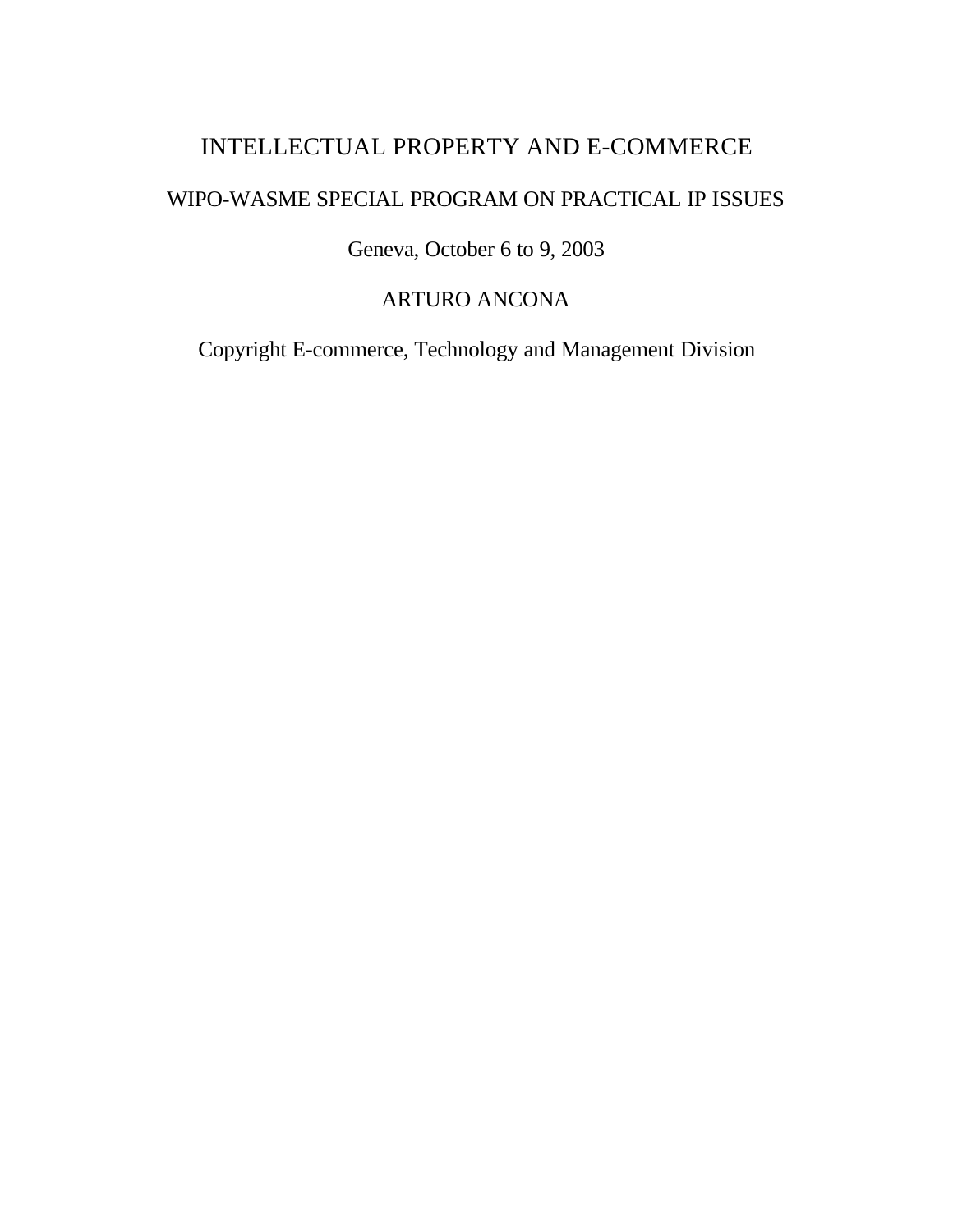# INTELLECTUAL PROPERTY AND E-COMMERCE

## I. INTRODUCTION

I would like to begin by thanking the World Association for small and medium sized enterprises, and my colleagues in the World Intellectual Property Organization (WIPO) for inviting me on behalf of the Copyright, e-commerce, technology and management division to this very important seminar on practical intellectual property rights issues, where we have a chance to get together with very eminent people from the business community worldwide.

I have been asked to speak today about Intellectual Property and e-commerce. As you are aware, the legal term Intellectual property ("IP") refers to industrial property and to copyright and related rights. Even though industrial property is a key element of e-commerce through the protection of patents, trademarks, industrial designs and other form of IP rights, this presentation will be orientated to the field of copyright and related rights, approaching the legal aspects of the new technologies that have facilitated the digitization of works of intellectual property, by a process that reduces text, visual images and sound to computer-readable binary code of '0's and '1's, grouped in bits and bytes that can travel over the networks, that has enabled intellectual property to transfer so efficiently to the Internet.

- E-Commerce, more than other business systems, often involves selling products and services that are based on IP and its licensing. Music, pictures, photos, software, designs, training modules and education, films, systems etc., can all be traded through E-Commerce, in which case, IP is the main component of value in the transaction. IP is important because the things of value that are traded on the Internet must be protected by IP laws and using technological security systems, or else they can be stolen or pirated and whole businesses can be destroyed.
- Also, IP is involved in making E-Commerce work. The systems that allow the Internet to function - software, networks, designs, chips, routers and switches, the user interface, and so on - are forms of IP and often protected by IP rights.

# II. THE INTERNET AND THE DEVELOPMENT OF THE DIGITAL SOCIETY

When the World Wide Web was first developed in the 1990s, it transformed the Internet from a technological infrastructure into a popular network linking people in diverse communities throughout the world. Information technologies have accounted for a large share of investment and made a significant contribution to economic growth, supported by an intellectual property system that has provided effective protection for digital technologies in the new economy. Businesses, individuals and governments have all profited from the benefits delivered by the ever-increasing and broadening use of the Internet. The explosion of the Internet, and the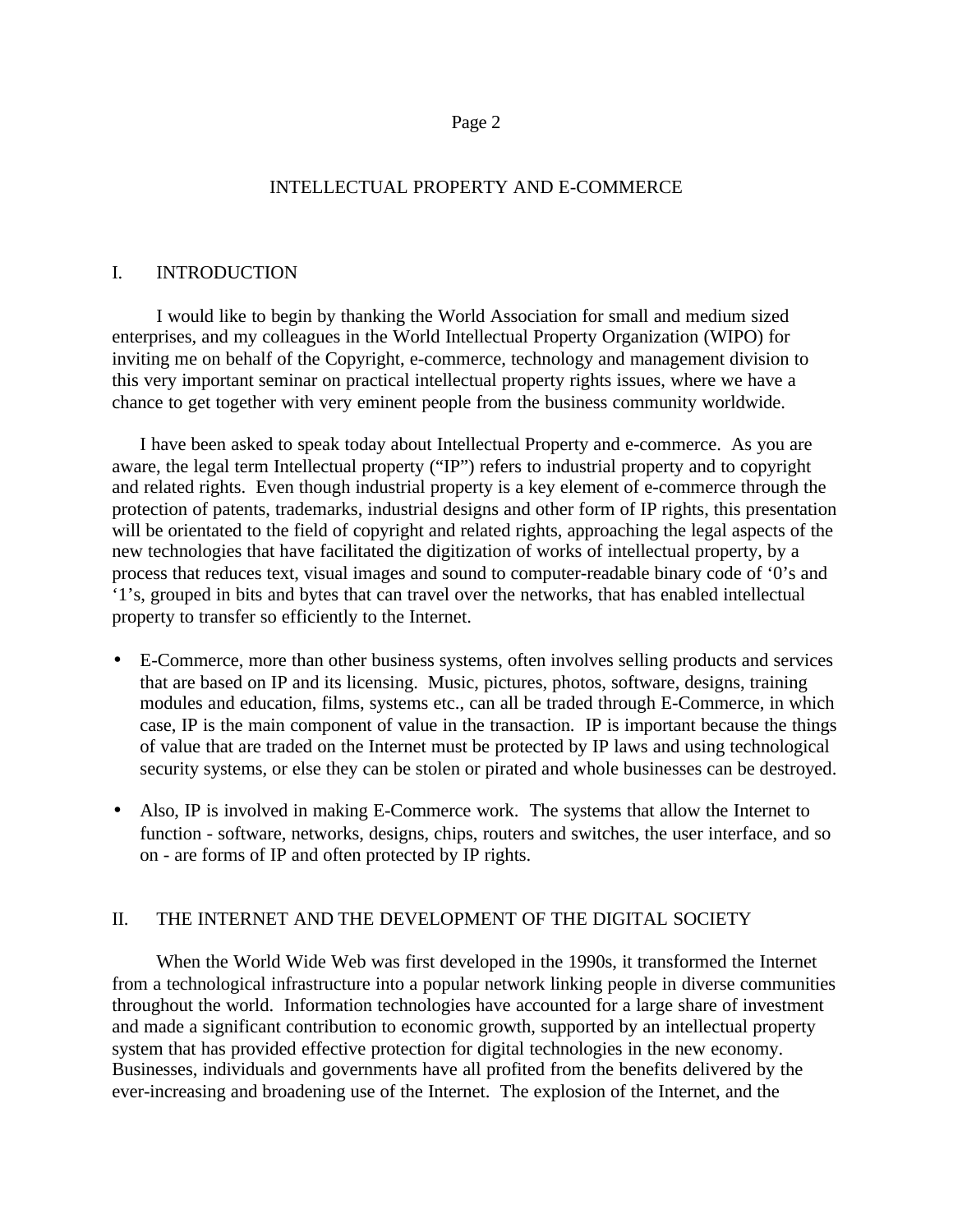increase in .com enterprises, has profoundly shaken the economic world and has generated new commercial models; they have also affected the legal world by posing new problems, *inter alia*, in relation to the protection of intellectual property on the Internet.

*1. Internet users in the world*

The explosion of the Internet and digital technologies has profoundly shaken the world. The number of countries connected to the Internet has increased significantly in the past ten years About 10% of the world's population is now online, representing more than 605 million users.  $<sup>1</sup>$ </sup>

This figure is increasing more quickly than earlier foreseen, given that 1999 forecasts envisaged 250 million Internet users in 2002. Certain optimistic forecasts even estimate that the world online population could reach one billion by  $2005^2$ 

# *2. Geographical Distribution of On line Population*

The number of countries connected to the Internet has increased significantly in the past ten years. Whereas at the beginning of the 1990s, a little over ten countries were connected to the Internet, this figure stood at 214 at the end of 2001. However, the rate of Internet penetration still remains imbalance throughout the different regions of the world. The regions with the largest numbers of users are mainly the North American (37%), Asian (31%) and European (29%) regions.

However, recent statistics demonstrate that the regional pattern in terms of number of Internet users is changing. In May 2002, the countries or regions with the highest level of Internet penetration were located primarily on the European continent: Sweden (64.6%), Denmark (60.3%), Netherlands (58.07%), United Kingdom (56.88%) and Norway (54.4%); in the Asian region: Hong Kong, SAR of China (59.58%); and in North America: United States (59.22%) and Canada (52.79%). By contrast, although the number of users has increased slightly in Africa, the lack of telecommunications infrastructure means that this region of the world still represents less than 2% of the world online population.

# *3. Online Activities of individuals*

According to the OECD, in most countries the Internet is used mainly for e-mail and searching for information relating to goods or services. In the United States of America, for example, e-

### Page 3

 $\frac{1}{1}$ See Nua Internet Surveys, Nua.com report, "More than 600 million people have Net access," (November 1, 2002), at *http://www.nua.com/surveys*.

<sup>2</sup> See Nua Internet Surveys, at *http://www.nua.com/surveys*.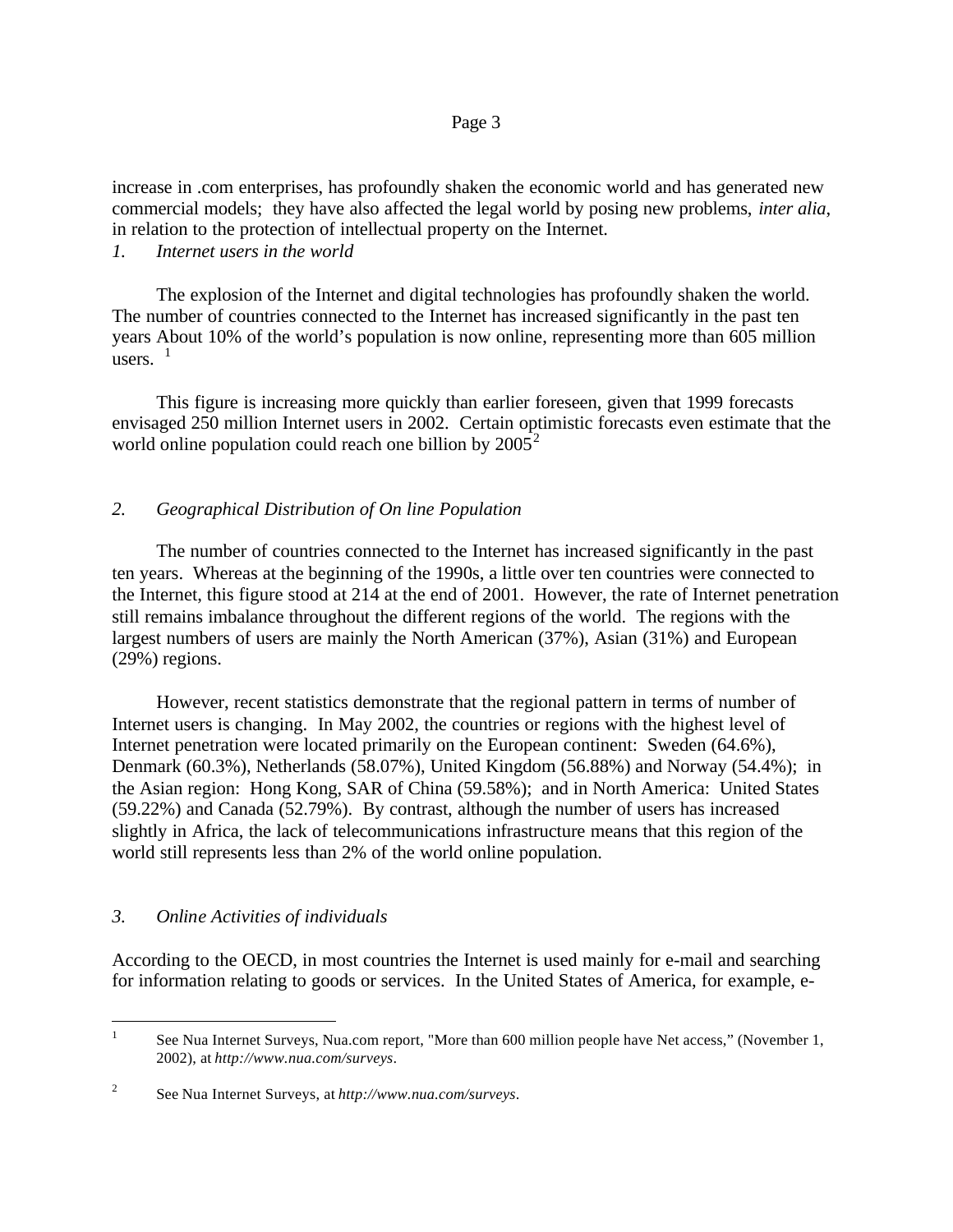mail and information searches represent the most common uses of the Internet, constituting 84% and 67% respectively of individuals' activities online. There is, however, a trend toward other categories of activities, such as purchasing of goods and services, watching films, or listening to the radio. These developments in Internet use inevitably have an impact on intellectual property, insofar as these activities involve works protected by intellectual property laws.

### III. NEW BUSINESS MODELS

The Web now contains several billion pages of information, growing at the rate of more than seven million pages each day<sup>3</sup>. It is this ready availability of information on every conceivable subject, combined with advancements in digitization, that has made the Internet such a revolutionary tool and has facilitated new ways of conducting business:

# *1. Trade of physical objects and services*

There are numerous .com companies that rely on business models that trade in physical objects of intellectual property. The online traders Barnes and Noble and Amazon, for example, utilize vast databases of book, video and music titles and user-friendly purchasing systems to attract consumers away from the shopping mall, and then send these products (each a work of intellectual property) to consumers using postal mail.

Travel sites and airline companies such as EasyJet and RyanAir and entertainment ticket sellers such as Ticketmaster, profit through saved overheads by conducting sales online, using e-ticketing or mailing tickets to purchasers. Numerous small and medium sized enterprises have used the Internet in this way, as a marketing tool to locate buyers for their products in a huge global marketplace.

Even though IP is not the main component of value in the transaction. IP is involved in making E-Commerce work in this type of business model. The systems that allow the Internet to function - software, networks, designs, chips, routers and switches, the user interface, and so on are forms of IP and often protected by IP rights.

# *2. Trade of "Intellectual Property Works"<sup>4</sup> over the internet*

<sup>&</sup>lt;sup>2</sup><br>3 See Cyveillance Study Report "Internet Exceeds 2 Billion Pages," (July 10, 2000) at *http://www.cyveillance.com/web/newsroom/releases/2000/2000-07-10.htm*.

<sup>4</sup> The term "Intellectual Property Works" refers to: Literary and Artistic works" included in article 2 of the Berne Convention, Paris Act of July 24, 1971 and objects of related right protected under the Rome convention, October 1961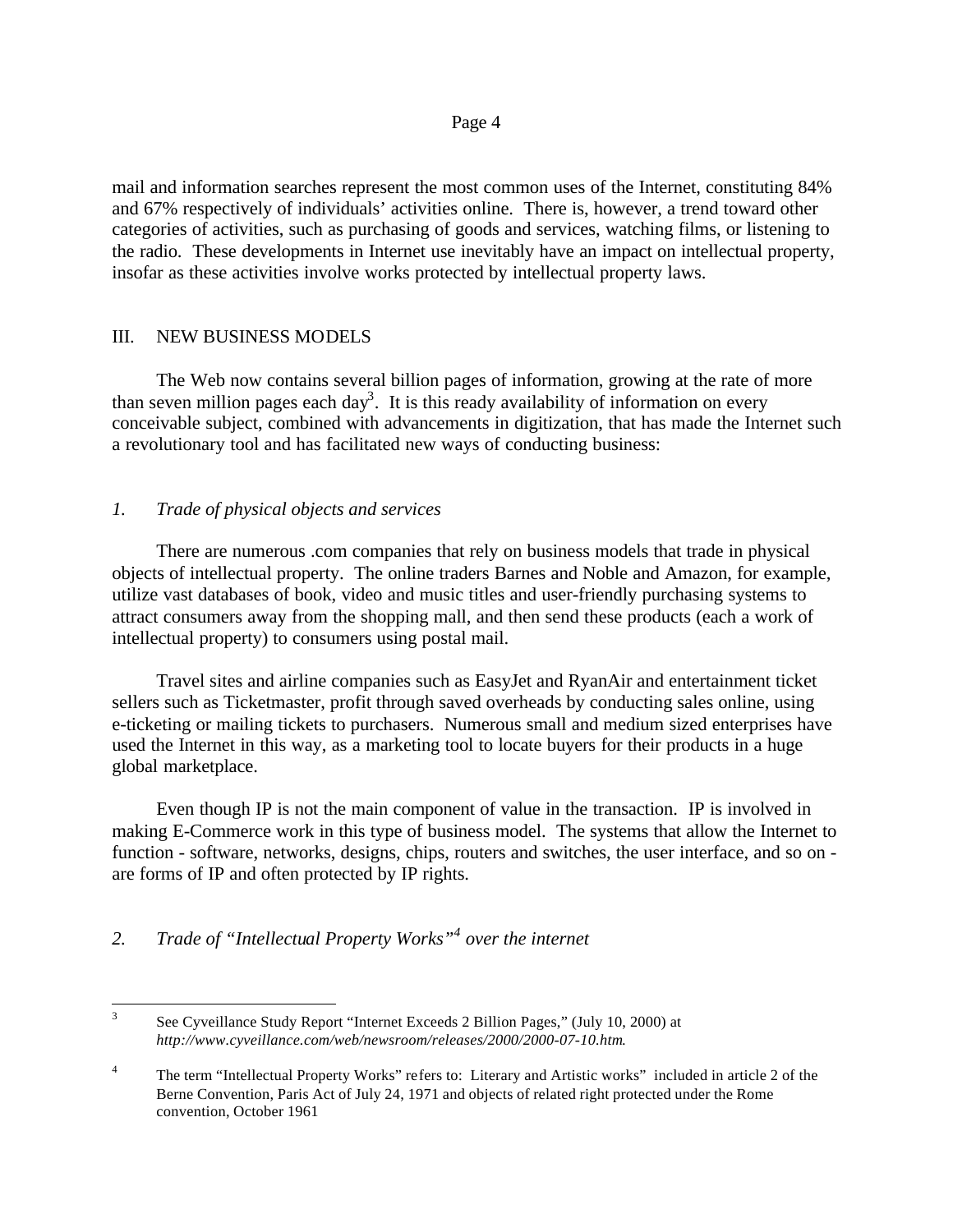It is, however, the digitization of works of intellectual property that has enabled intellectual property to transfer so efficiently to the Internet.

The character of the intellectual property system is evolutionary and while the nature of the rights themselves, to control and exploit the products of one's creativity and innovation, remains relatively constant, the manner by which they are expressed and exchanged is constantly adapting to developments in the underlying technologies. Intellectual property has gained importance in this digital environment as, increasingly, business assets are reflected in intellectual as opposed to physical property. The value of many online companies, for example, may be found in their vast databases of customer information, which may be the subject of intellectual property protection. <sup>5</sup>

This migration of intellectual property onto the Internet can be seen with respect to each species of rights. In the field of copyright, vast numbers of works of literature, film and art, and notably computer programs, have already transferred to the digital environment. Software, protected as a form of intellectual property by copyright law, underlies the operation of all digital technologies<sup>6</sup>. Systems software, including utilities and operating systems, enable our computers to operate, while utilities software provides us with the programs that make the digital networks so useful.

Textual works such as books and newspapers are ideally suited to digitization and, although online publishing of popular literature has had a mixed reception with a public accustomed to paper and ink, there is evidence of a growing demand for e-books. Demand has also grown for the online collections of more than 7,300 libraries that have provided free remote access to the texts of hundreds of thousands of e-books, with particular demand for non-English language texts. Online newspaper publishing is also prolific, although many of these initially free sites are now seeking to introduce subscription access. In September 2002, for the first time, The New York Times received more visitors to *nytimes.com* (1.28 million daily), than its weekday paper circulation (1.2 million daily). Increasingly, numerous journalists and aspiring writers have engaged in online publishing to post 'blogs', Web logs or journals, that allow

 $\frac{1}{5}$ The European Union Database Protection Directive (No. 96/9/EC of March 11, 1996), according to the legislative history of Section 71, defines a database as "a collection of independent works, data or other materials arranged in a systematic or methodical way or individually accessible by electronic or other means" and requires Member States' database protection laws to protect the owners of databases from the "repeated and systematic extraction and/or reutilization of insubstantial parts of the contents of the database by implying acts which conflict with a normal exploitation of that database."

<sup>6</sup> A 'computer program' is "[a] set of instructions capable, when incorporated in a machine readable medium, of causing a machine having information processing capabilities to indicate, perform or achieve a particular function, task or result." See WIPO Model provisions on the protection of computer software, Geneva, 1978. Refer generally to an article by Daewhan Koo, "Patent and Copyright Protection of Computer Programs," Issue 2, Intellectual Property Quarterly, pp.172 –211 (2002).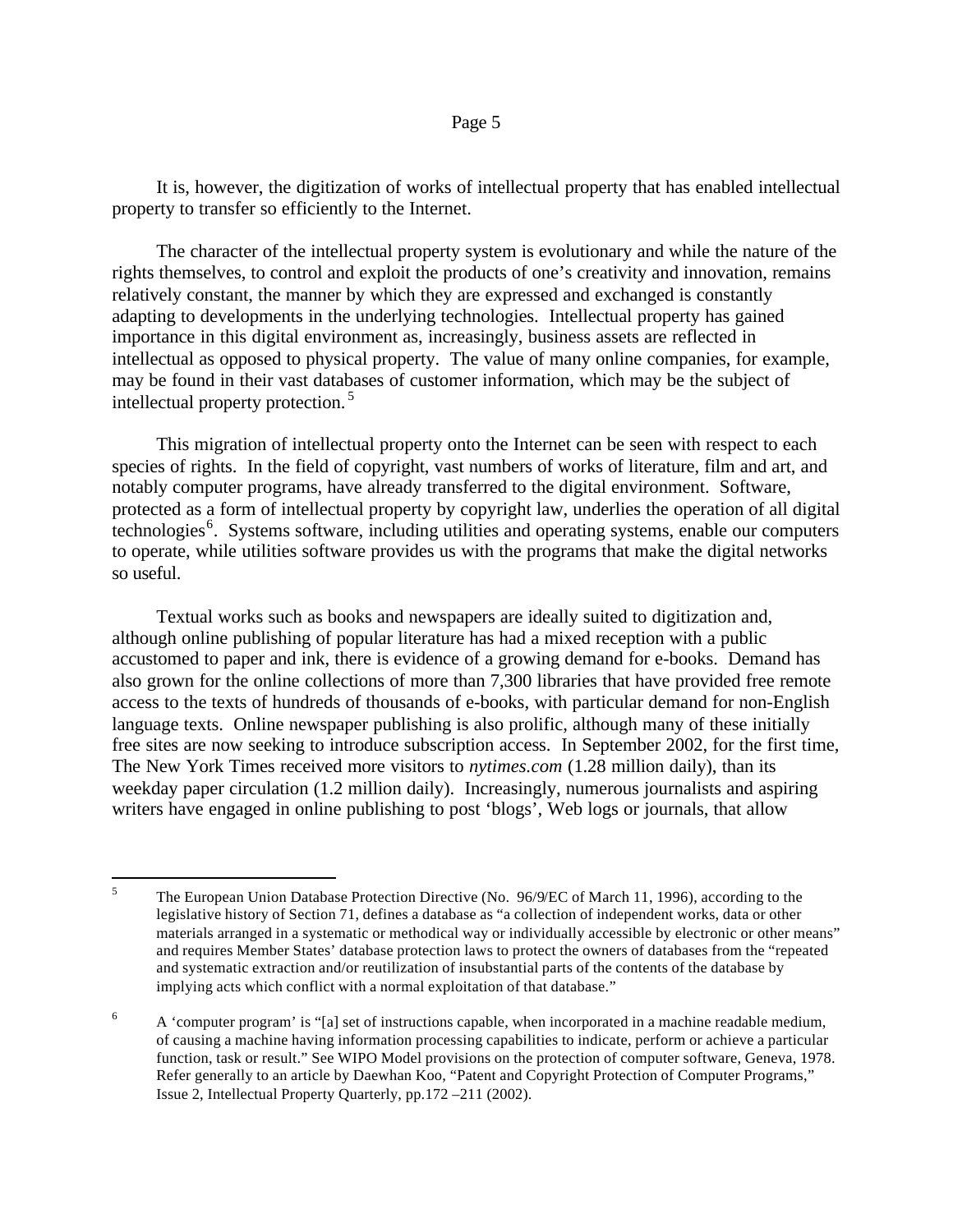individuals to make their views available to the public without the need for intermediation by large publishing houses or distributors<sup>7</sup>.

In the field of fine art, indigenous craft and artifacts, numerous museums and art galleries have digitized their collections and made them available for viewing on the Internet<sup>8</sup>. One such site, Artnet<sup>9</sup>, allows users to access works by over 16,000 artists and in over 1,300 art galleries. Interesting questions have arisen as to whether the digital images of works of art, themselves, become derivative works entitled to copyright protection $10$ .

# IV. COPYRIGHT PROTECTION AND E-COMMERCE

Materials protected by copyright and related rights, spanning the range of information and entertainment products, constitute much of the valuable subject matter of electronic commerce. In the music industry is heavily affected by on-line distribution of music files. Subscription music downloads and streaming services are available through a variety of proprietary systems including, eMusic, MusicNet, FullAudio, Rhapsody, Liquid Audio, Inc. and Pressplay, that seek to replace the popularity of more than 200,000 unauthorized online music sharing sites, including Napster, Morpheus and KaZaA. These 'peer-to-peer' (P2P) networks enable millions of users to upload and share their music and film files via the Internet, often infringing copyright in the works they trade. The online distribution of audiovisual works has been held back until recently by the lack of bandwidth, which has prevented the relatively large data files required to transmit video to be downloaded or streamed at a speed or quality acceptable to consumers. Nevertheless, more than a million users are typically online with Morpheus, a P2P site that enables users to trade video files, and most PCs now come with CD burners that can be used to compress and store films on discs without any significant loss in quality. While the technology is still developing to facilitate accessible video-on-demand and digital pay-per-view, the film industry is yet to match the progress of the music industry, and most legitimate film sites are webcasters that distribute short made-for-online film and animation material which is largely experimental and available free of charge. As in the music industry, copyright owners in the film

 $\overline{a}$ 

<sup>7</sup> There are currently more than 40,000 blogs (see *http://www.blogfinder.com* and *http://www.daypop.com/top*), the most popular of which may be purchased by large media enterprises. See Andrew Sullivan, "An Honest Blogger Will Never Make a Quick Buck," The Sunday Times, p.4 (October 13, 2002); Jonah Goldberg, "Attack of The Blogs," The Washington Times (May 24, 2002) at *http://www.washingtontimes.com*; and John C. Dvorak, "The Blog Phenomenon," PC Magazine (February 5, 2002).

<sup>8</sup> The Museum Computer Network (at *http://www.mcn.edu/resources/sitesonline.htm*) and Virtual Library Museums Pages (at *http://vlmp.museophile.com/* ) list more than 1,000 museums and museum-related sites globally that maintain digital collections online.

<sup>9</sup> See Artnet (at *http://www.artnet.com/*).

<sup>10</sup> See Barbara Hoffman, "Public Domain Artwork: Who Owns the Rights?," IP Worldwide, pp.52 –58 (2000).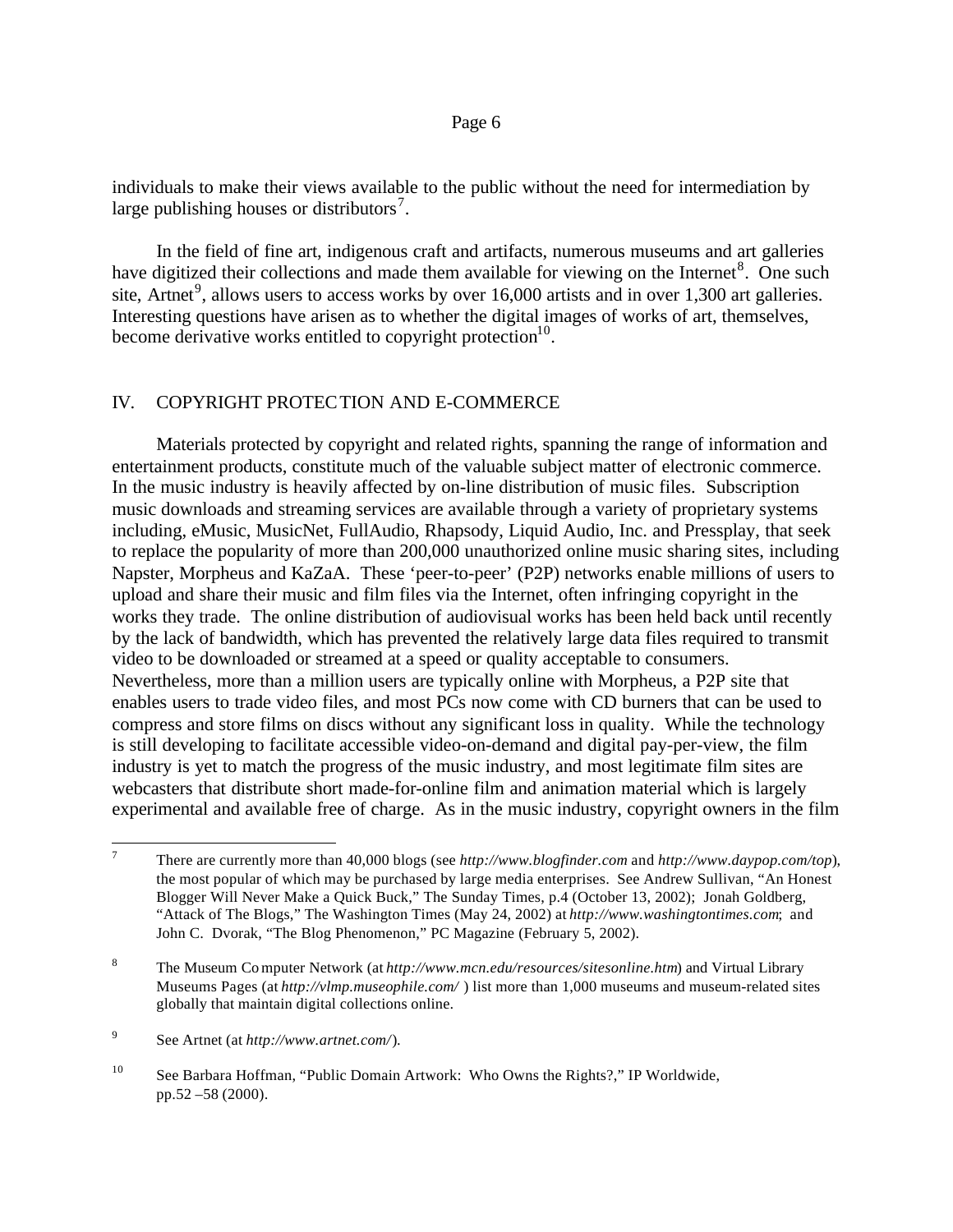industry are also reluctant to release their audiovisual works online while there is a lack of adequate copy protection that could protect them from rampant piracy.

Difficult issues are raised for this community by the vast availability of intellectual property on the Internet, the ease of copying and distribution of copies and the relative anonymity afforded to these digital transactions. Key among these challenges is the expectation among many users that information and intellectual property source or downloaded from the Internet should be free of charge.

## *1. Challenges posed by the digital technologies and the Internet*

Copyright law has always had to respond to technological change, adapting its core principles to changes in circumstances each time there appeared a new means and ways of creating, using and disseminating works and other subject matters. But the challenges to copyright posed by the convergence of today's computer and communications technologies are more serious and more far-reaching than those posed by the technological developments of the past.

The Internet represents an enormous opportunity for the creators and the industry, but it is also a serious threat on enforcement of rights. When they first appeared, innovations like photocopiers and videocassette recorders dramatically altered the nature of copyright enforcement by making infringement inexpensive and easy. The infringing copies, however, were analog and usually of a progressively lesser quality than the original. Today, technologies permit even easier reproduction and dissemination of works, higher quality copies, and a greater concentration of value.

Digital technology offers the opportunity to make perfect copies with levels of speed, accuracy and volume well beyond what formerly existed. Each copy in turn can be further reproduced and disseminated, again without any loss of quality. Even more significant is the ability of this technology to make works available to the public in large numbers almost instantaneously. Digital networks allow dissemination to many individuals from a single point; each recipient on the network can engage in further dissemination of the work, causing the work to spread exponentially.

Digital technologies also permit a concentration of value. Digital storage is dense and becoming denser. Ever increasing quantities of material can be stored in a single medium. CDs (compact discs), which can store over 600 megabytes of data, are used by commercial pirates to make available entire libraries of computer programs with an aggregate retail value in the thousands of dollars. DVDs (digital versatile discs), both audio and video, are far denser still, allowing more material to be included on a single physical object.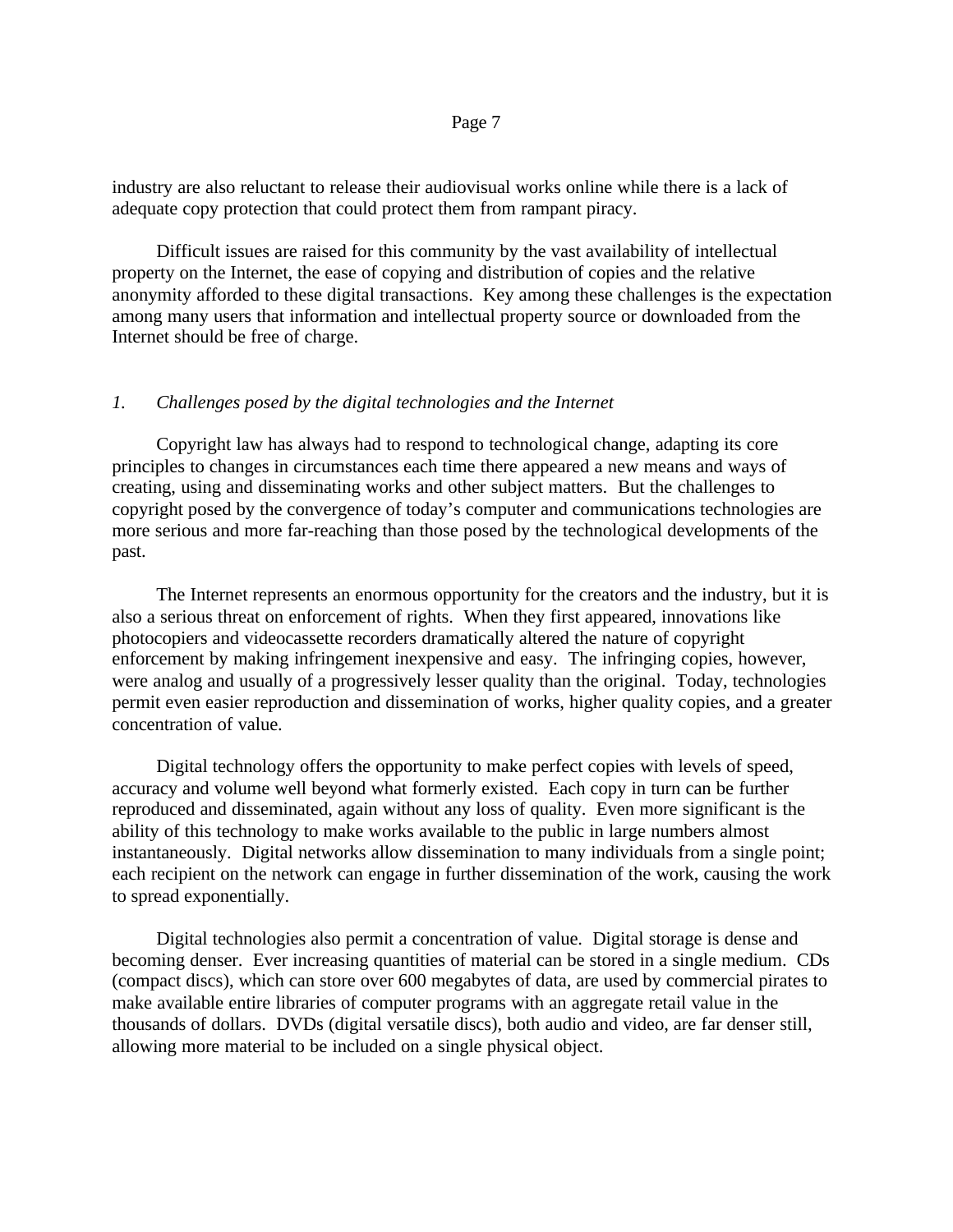Unlike previous technologies, digital technology also makes it possible for users as well as the original creators to alter and modify works with ease. Moreover, equipment needed to do all these things exists not just in centralized locations and commercial establishments but in private homes – millions of them, spanning the globe.

## V. THE WIPO INTERNET TREATIES (WCT AND THEWPPT)

In 1996, two treaties were adopted by consensus by more than 100 countries at WIPO: the WIPO Copyright Treaty (WCT) and the WIPO Performances and Phonograms Treaty (WPPT) (commonly referred to as the "Internet Treaties").<sup>11</sup> The treaties, each having reached their  $30<sup>th</sup>$ ratification or accession, both have entered into force: the WCT on March 6, 2002, and the WPPT on May 20, 2002.<sup>12</sup>

The WIPO Internet Treaties are designed to update and supplement the existing international treaties on copyright and related rights, namely, the Berne Convention<sup>13</sup> and the Rome Convention.<sup>14</sup> They respond to the challenges posed by the digital technologies and, in particular, the dissemination of protected material over the global networks that make up the Internet. The contents of the Internet Treaties can be divided into three parts: (1) incorporation of certain provisions of the TRIPS Agreement <sup>15</sup> not previously included explicitly in WIPO treaties (e.g., protection of computer programs and original databases as literary works under

 $\overline{a}$ 

<sup>11</sup> The WIPO Copyright Treaty (WCT) (1996), at *http://www.wipo.int/clea/docs/en/wo/wo033en.htm*, and the WIPO Performances and Phonograms Treaty (WPPT) (1996) at *http://www.wipo.int/clea/docs/en/wo/wo034en.htm*.

<sup>&</sup>lt;sup>12</sup> A collection of information resources on WIPO's work as relates to the WCT and WPPT is at *http://www.wipo.int/copyright/en/index.html*. See generally M. Ficsor, "Law of Copyright and the Internet," (Oxford, 2001); and Silke von Lewinski and Jörg Reinbothe, "WIPO Treaties (1996)," (Butterworths Law, 2001).

<sup>&</sup>lt;sup>13</sup> The Berne Convention for the Protection of Literary and Artistic Works, available at *http://www.wipo.int/treaties/ip/berne/index.html*.

<sup>&</sup>lt;sup>14</sup> The Rome Convention for the Protection of Performers, Producers of Phonograms and Broadcasting Organizations (1961), available at *http://www.wipo.int/treaties/ip/rome/index.html.*

<sup>&</sup>lt;sup>15</sup> The World Trade Organization (WTO)'s TRIPS Agreement (the Agreement on Trade-Related Aspects of Intellectual Property Rights) came into effect on January 1, 1995, and is the most comprehensive multilateral agreement on intellectual property, covering: copyright and related rights, trademarks including service marks, geographical indications including appellations of origin, industrial designs, patents including the protection of new plant varieties, layout-designs of integrated circuits and undisclosed information including trade secrets and test data. The TRIPS Agreement sets minimum standards of protection to be provided by Members, specifies domestic procedures and remedies for enforcement of intellectual property rights, and makes disputes about TRIPS obligations subject to WTO dispute settlement mechanisms (further information and texts are available on the WTO website at *http://www.wto.org/english/tratop\_e/trips\_e/trips\_e.htm*).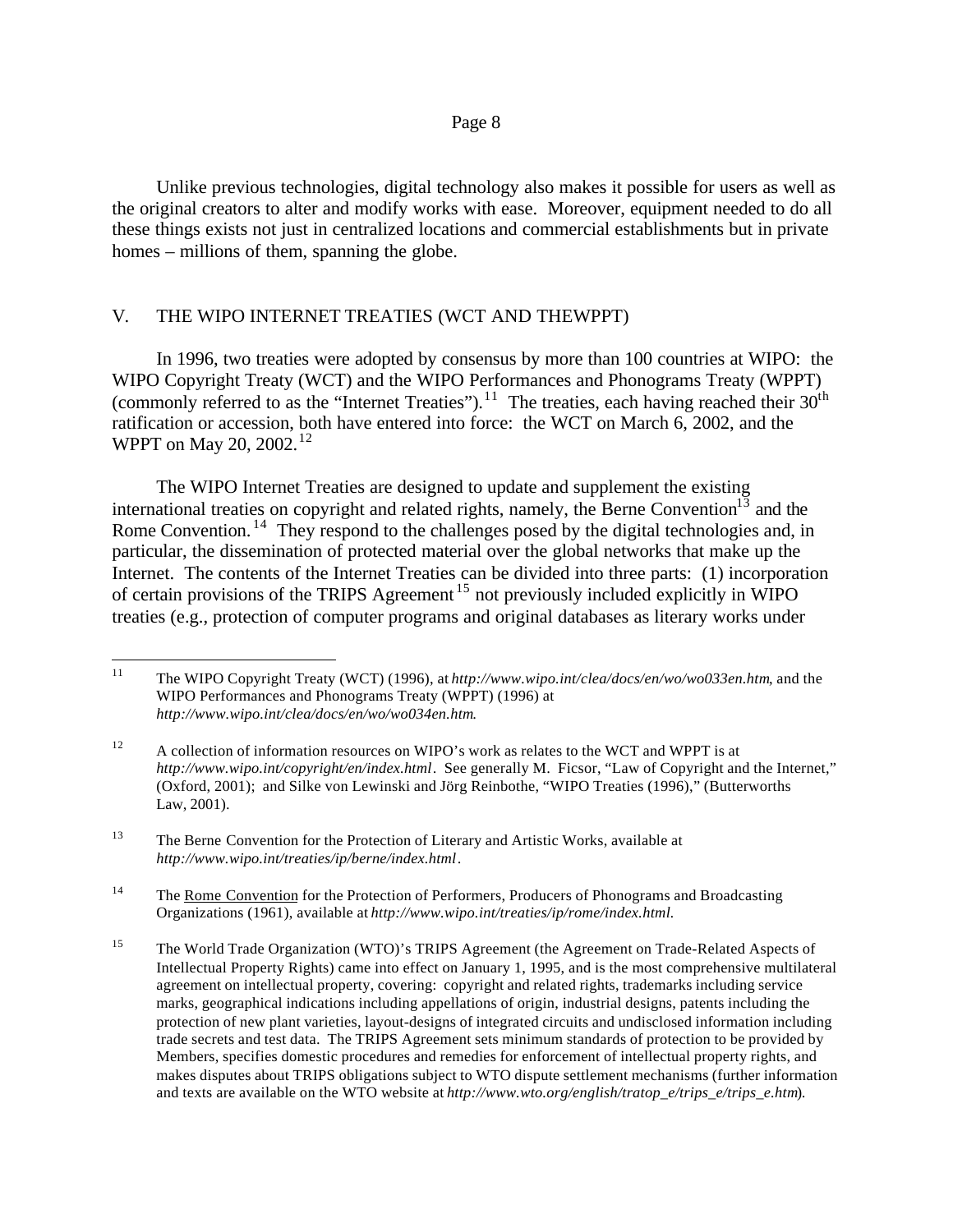copyright law); (2) updates not specific to digital technologies (e.g., the generalized right of communication to the public); and (3) provisions that specifically address the impact of digital technologies.

### *1. Legal Adjustements in response to digital technologies*

An important issue was to ensure that the owners of those rights continue to be adequately and effectively protected when their works are disseminated through new technologies and communications systems such as the Internet and to clarify that existing rights continue to apply in the digital environment. It was also necessary to create new online rights. To maintain a fair balance of interests between the owners of rights and the general public, it should be further clarified that countries have reasonable flexibility in establishing exceptions or limitations to rights in the digital environment.

Technological adjuncts to the rights are also important. These are intended to ensure that rightholders can effectively use technology to protect their rights and to license their works online. The first, known as the "anti-circumvention" provision, tackles the problem of "hacking": it requires countries to provide adequate legal protection and effective remedies against the circumvention of technological measures (such as encryption) used by rightholders to protect their rights. The second type of technological adjuncts safeguards the reliability and integrity of the online marketplace by requiring countries to prohibit the deliberate alteration or deletion of electronic "rights management information": that is, information which accompanies any protected material, and which identifies the work, its creators, performer, or owner, and the terms and conditions for its use.

#### *Liability of on-line service providers*

During the Diplomatic Conference in 1996, the issue of the potential liability of online service and access providers for infringements taking place through their services was intensively debated. The questions have been the following: are service providers exercising the exclusive rights of right owners themselves, as they engage in acts that cause the material to be copied and transmitted? Regardless of the answer to this question, should service providers be held legally responsible for the unauthorized exercise of those rights by individuals using their services, where the services make the transmission possible, and if so, to what extent?

The ultimate result of the 1996 Diplomatic Conference was that the treaties were essentially neutral on the subject, with the issue of liability left to national legislation to determine. There is, however, one reference to the issue, in an agreed statement to the WCT, which says, "It is understood that the mere provision of physical facilities for enabling or making a communication does not in itself amount to communication within the meaning of this Treaty or the Berne Convention." The statement is understood to be applicable to the WPPT as well.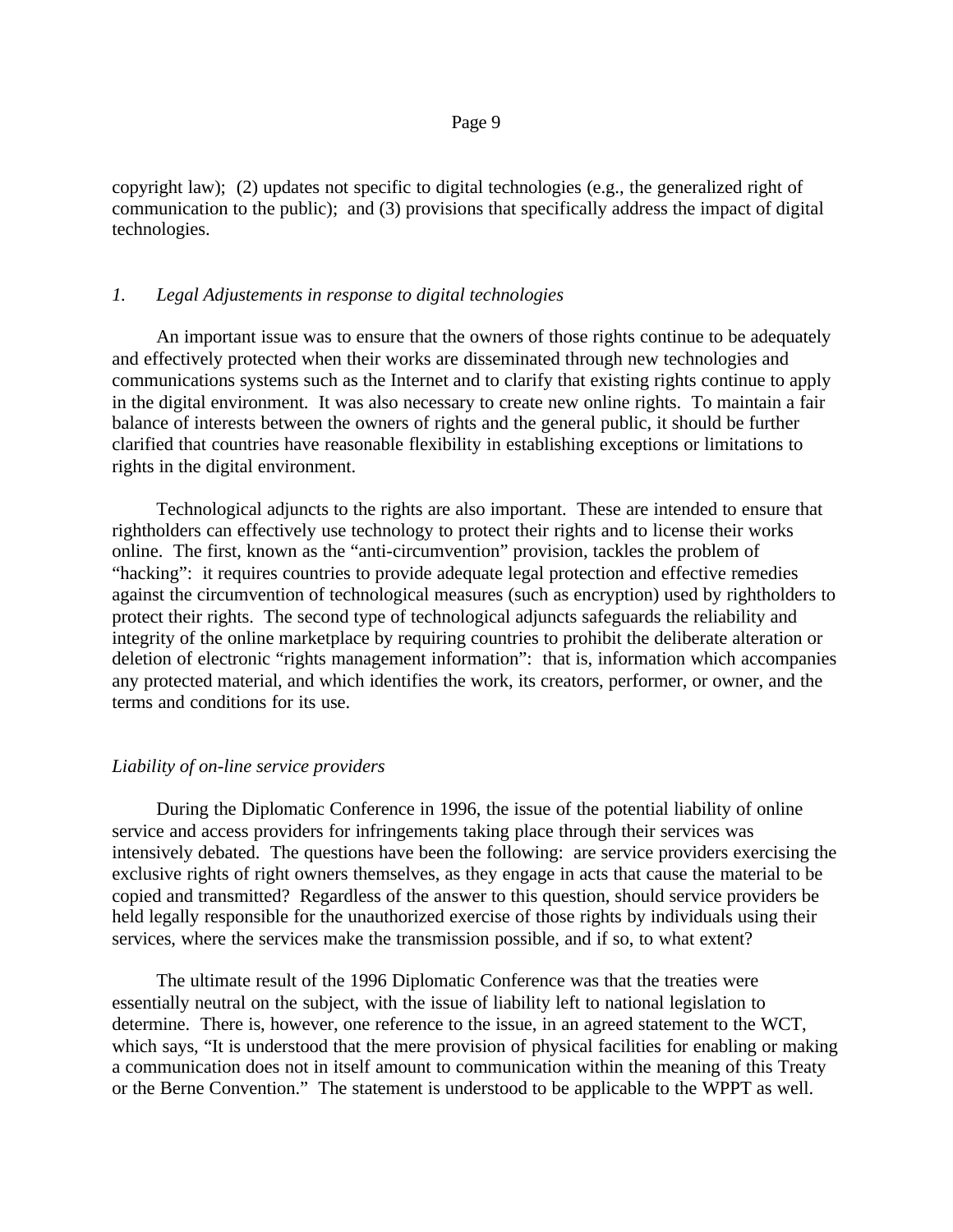Since 1996, a number of legislative solutions have begun to emerge. These statutes differ in whether they address copyright only, or take a "horizontal approach"–that is, a rule governing liability of service providers regardless of the grounds for illegality of the transmitted material. (In other words, the horizontal approach covers not only copyright infringement but also other laws such as libel or obscenity.) Both the European Directive on electronic commerce and the DMCA establish exemption from, and limitation on, liability for service providers in respect of specific types of activities.

### *Jurisdiction and applicable law*

Another important issue is the question of jurisdiction and applicable law. The Internet is multi-jurisdictional. Users can access the Internet from almost any place on Earth. Digitized content may also travel through, and be used in, various countries and jurisdictions, each with its own legal system.

In light of the nature of the Internet, the issues of which court or forum decides a dispute and which law is applied pose significant challenges, especially in the context of intellectual property. These issues, however, extend beyond intellectual property and implicate other areas.

Even without the impact of global digital networks, international exploitation of intellectual property has always raised complex questions of international private law.

At the national level, questions of jurisdiction, applicable law and recognition and enforcement of foreign judgements have been resolved by reference to private international law. In principle, each country determines its own rules of private international law. While in certain regions of the world some of these rules have been harmonized by treaty, the overall picture remains divergent. In order to respond to the growing needs to carefully study the interrelationship between private international law and intellectual property law, WIPO has undertaken several initiatives.

#### *Remaining Issues*

While the WPPT does protect the rights of performers, its provisions relate almost entirely to the aural aspects of performances, and not to audiovisual performances. This is because very different systems have evolved to protect audiovisual performers in different regions of the world, some based on legal rights and some based on contract (the latter may be combined with strong unions and collective bargaining). Important developments in technology and marketplace have taken place in the broadcasting sector since the adoption in 1961 of the Rome Convention. In general, the subject has been referred to as broadcasting organizations. Following technological developments, however, new program transmitting entities have emerged, and the question of whether every entity distributing signals and involved in the